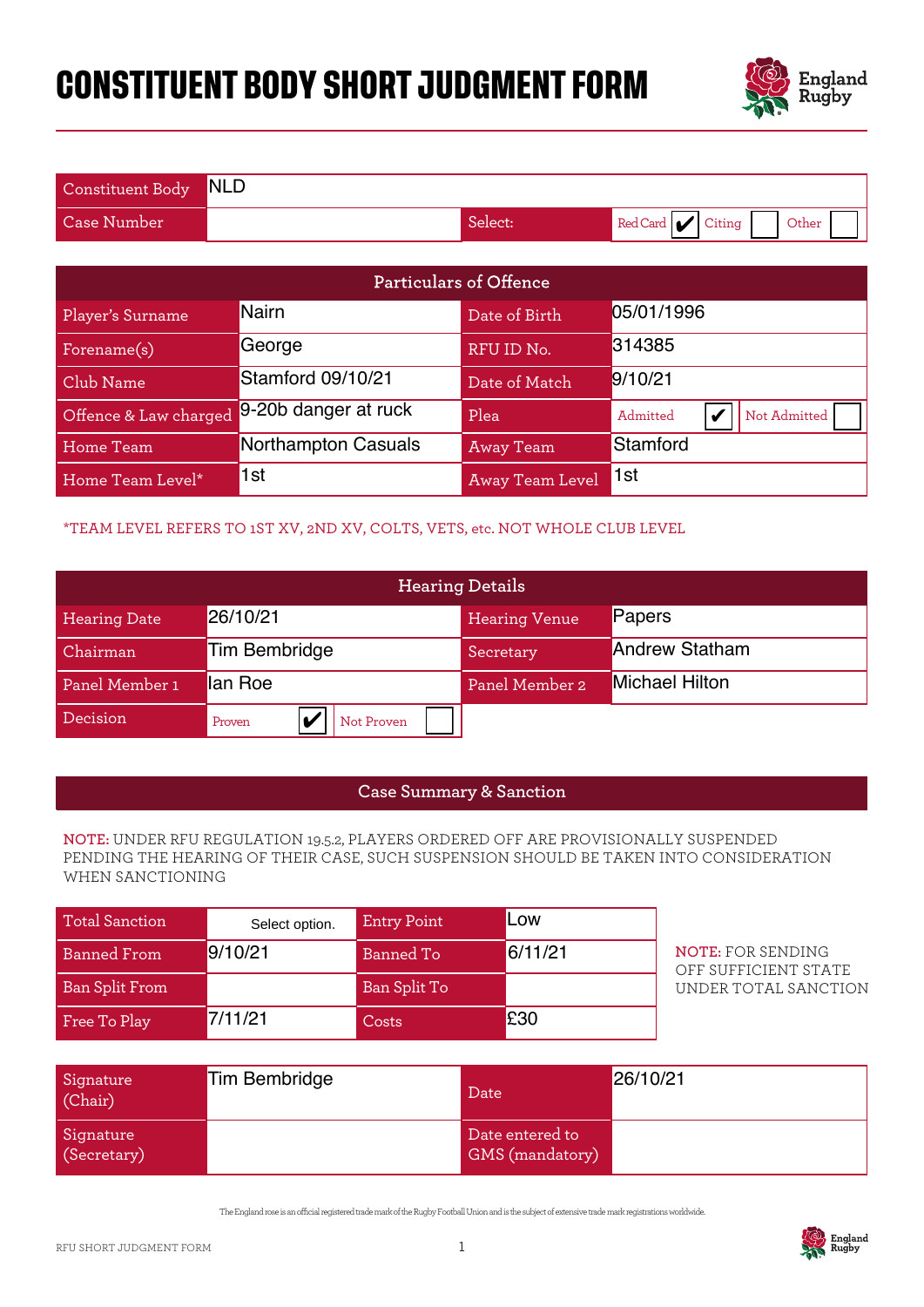|                                                                                                                                                 | Assessment of Offence (Regulation 19.11.8) |                                                                                                        |                                     |                                                 |  |
|-------------------------------------------------------------------------------------------------------------------------------------------------|--------------------------------------------|--------------------------------------------------------------------------------------------------------|-------------------------------------|-------------------------------------------------|--|
| PLEASE TICK APPROPRIATE BOX:                                                                                                                    | Intentional 19.11.8(a)                     |                                                                                                        |                                     | Reckless 19.11.8(b)                             |  |
| Nature of actions 19.11.8(c)                                                                                                                    |                                            |                                                                                                        | Existence of provocation 19.11.8(d) |                                                 |  |
| Player dived into a ruck and made contact with<br>the head of an opponent<br>Nothing visible on video that could contradict red<br>card report. |                                            | <b>None</b>                                                                                            |                                     |                                                 |  |
| Whether player retaliated 19.11.8(e)                                                                                                            |                                            | Self-defence 19.11.8(f)                                                                                |                                     |                                                 |  |
| N/A                                                                                                                                             |                                            | N/A                                                                                                    |                                     |                                                 |  |
| Effect on victim $19.11.8(g)$                                                                                                                   |                                            | Effect on match 19.11.8(h)                                                                             |                                     |                                                 |  |
| None                                                                                                                                            |                                            |                                                                                                        |                                     | inside the last few minutes so limited effect   |  |
| Vulnerability of victim 19.11.8(i)                                                                                                              |                                            |                                                                                                        |                                     | Level of participation/premeditation 19.11.8(j) |  |
| normal level of vulnerability for a player in a ruck full                                                                                       |                                            |                                                                                                        |                                     |                                                 |  |
| Conduct completed/attempted 19.11.8(k)                                                                                                          |                                            |                                                                                                        |                                     | Other features of player's conduct 19.11.8(l)   |  |
| completed                                                                                                                                       |                                            | immediate remorse appologised and left the<br>field. Accepted refferee's report and pleaded<br>guiltyy |                                     |                                                 |  |
| Entry point number                                                                                                                              |                                            |                                                                                                        |                                     |                                                 |  |
| Top End*                                                                                                                                        | Mid-Range                                  | 6 weeks                                                                                                |                                     | Low End                                         |  |

## **NOTE:** STATE NUMBER OF WEEKS OR MATCHES ENTRY POINT FOR OFFENCE

\*If top end, the Panel should identify an entry point between the top end and the maximum sanction (19.11.9) as set out in Appendix 2

In making the above assessment, the Panel should consider the RFU Practice Note as set out in Appendix 5 to Regulation 19. Significant weight should be given to RFU regulation 19.11.8(a), 19.11.8(h) and 19.11.8(i).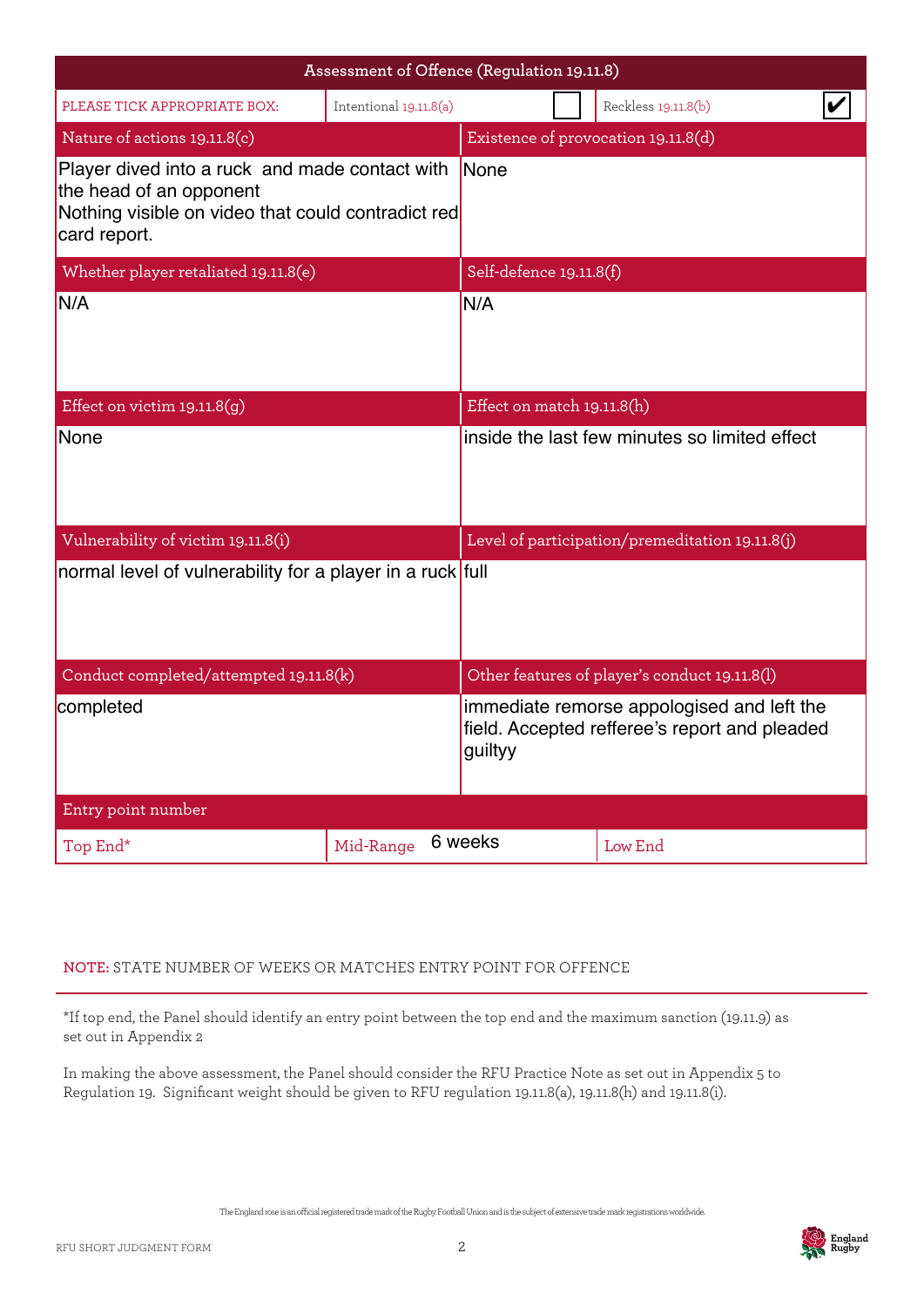#### **Reasons for Entry Point**

| Player made contact with opponents head therefore World rugby's regulations state mid entry<br>point mandatory. |                                                                                       |  |  |
|-----------------------------------------------------------------------------------------------------------------|---------------------------------------------------------------------------------------|--|--|
|                                                                                                                 |                                                                                       |  |  |
|                                                                                                                 |                                                                                       |  |  |
|                                                                                                                 |                                                                                       |  |  |
|                                                                                                                 |                                                                                       |  |  |
|                                                                                                                 |                                                                                       |  |  |
|                                                                                                                 | Mitigating Factors (Regulation 19.11.10)                                              |  |  |
| Acknowledgement of guilt 19.11.11(a)                                                                            | Player's disciplinary record/good character 19.11.11(b)                               |  |  |
| Immediate                                                                                                       | assumed good Club report states no previous<br>involvement with disciplinary process. |  |  |
|                                                                                                                 |                                                                                       |  |  |
| Youth & inexperience of player 19.11.11(c)                                                                      | Conduct prior to and at hearing 19.11.11(d)                                           |  |  |
| Club report suggests an experienced player                                                                      | excellent                                                                             |  |  |
|                                                                                                                 |                                                                                       |  |  |
|                                                                                                                 |                                                                                       |  |  |
| Remorse & timing of remorse 19.11.11(e)                                                                         | Other off-field mitigation 19.11.11(f)                                                |  |  |
| Immediate                                                                                                       | Non stated in club report                                                             |  |  |
|                                                                                                                 |                                                                                       |  |  |

Number of weeks deducted: 2 weeks

**NOTE:** SUBJECT TO REGULATION 19.11.13, A DISCIPLINARY PANEL CANNOT APPLY A GREATER REDUCTION THAN 50% OF THE RELEVANT ENTRY POINT SUSPENSION

The England rose is an ocial registered trade mark of the Rugby Football Union and is the subject of extensive trade mark registrations worldwide.